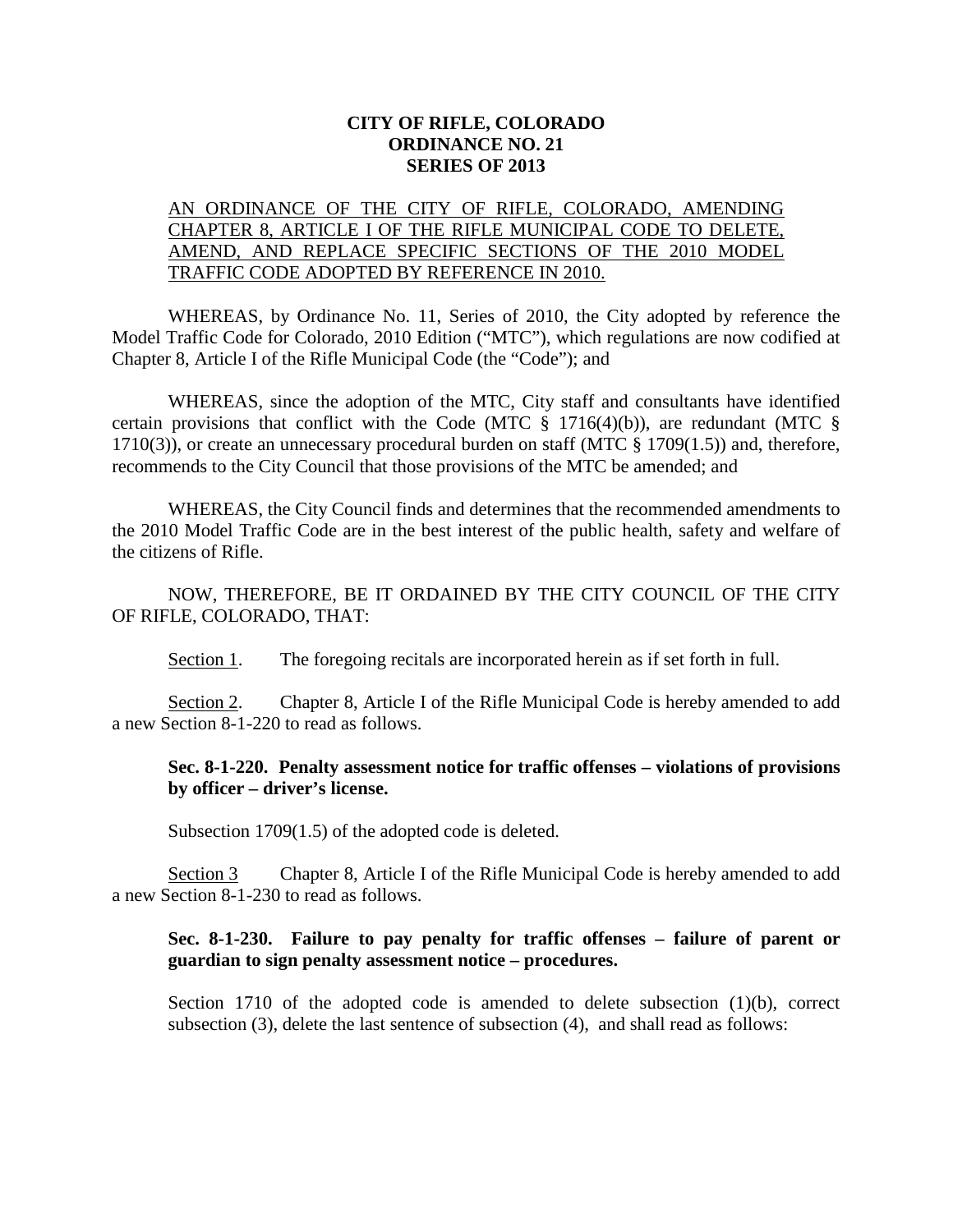#### **1710. Failure to pay penalty for traffic offenses - failure of parent or guardian to sign penalty assessment notice - procedures.**

(1) Unless a person who has been cited for a traffic infraction pays the penalty assessment as provided in this Code and surcharge thereon pursuant to section 24-4.2-104 (1), C.R.S., the person shall appear at a hearing on the date and time specified in the citation and answer the complaint against such person.

(1.5) If a minor under the age of eighteen years is required to appear at a hearing pursuant to subsection (1) of this section, the minor shall so inform his or her parent or legal guardian, and the parent or legal guardian shall also be required to appear at the hearing.

(2) If the violator answers that he or she is guilty or if the violator fails to appear for the hearing, judgment shall be entered against the violator.

(3) If the violator denies the allegations in the complaint, a final hearing on the complaint shall be held subject to the provisions regarding a speedy trial which are contained in Rule 248, Colorado Municipal Court Rules. If the violator is found guilty or liable at such final hearing or if the violator fails to appear for a final hearing, judgment shall be entered against the violator.

(4) If judgment is entered against a violator, the violator shall be assessed an appropriate penalty and surcharge thereon, a docket fee, and other applicable costs authorized by ordinance or the court.

Section 4. Chapter 8, Article I of the Rifle Municipal Code is hereby amended to add a new Section 8-1-240 as follows.

# **Sec. 8-1-240. Notice to appear or pay fine – failure to appear – penalty.**

Subsection 1716(4)(b) of the adopted code is amended to read as follows:

(b) A person who violates any provision of paragraph (a) of subparagraph (I) of this subsection (4) commits a Class A municipal offense and shall be punished pursuant to Section 10-2-12 of the Rifle Municipal Code.

INTRODUCED on November 6, 2013, read by title, passed on first reading, and ordered published by title as required by the Charter.